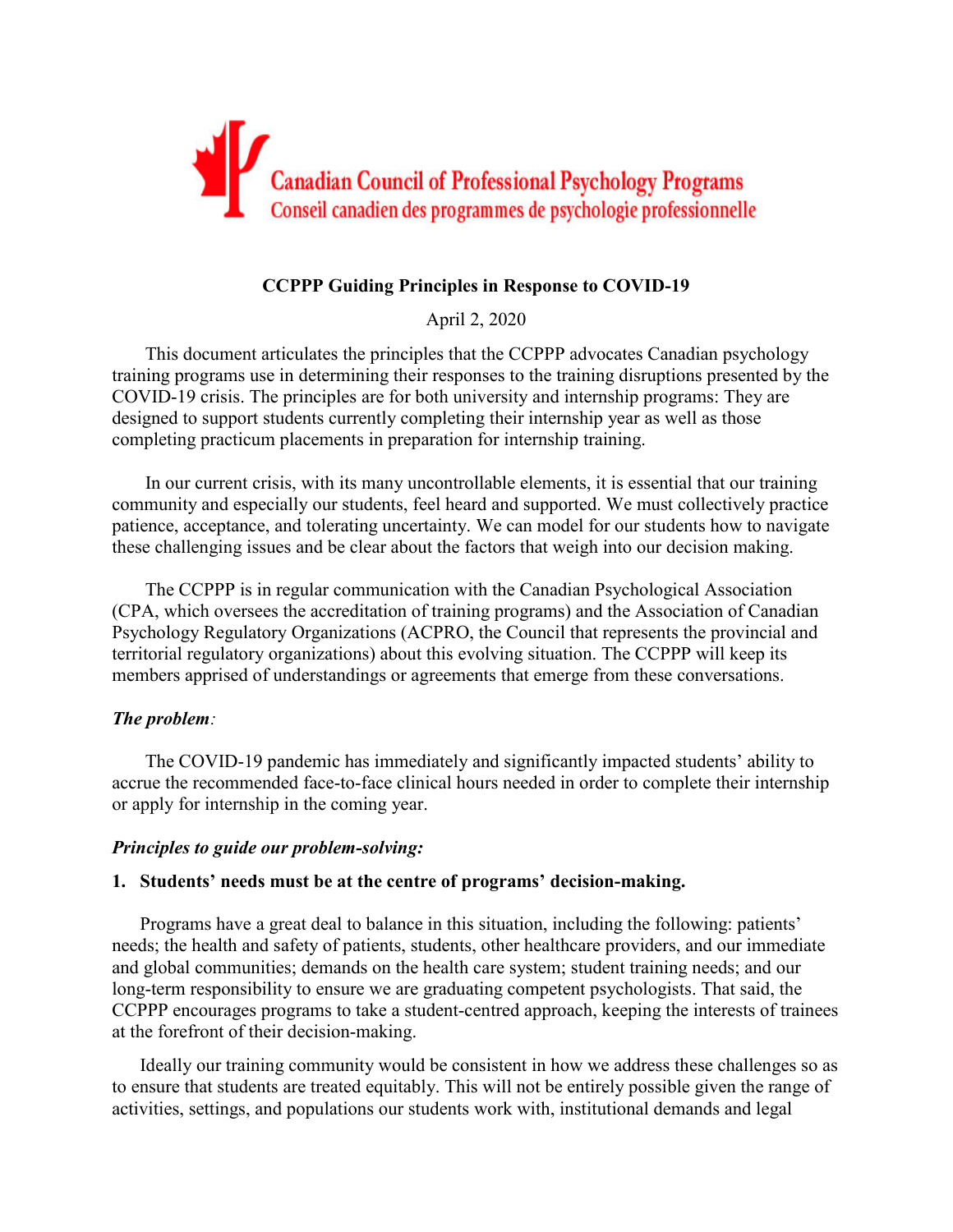requirements, and the rapidly evolving nature of this crisis, which will have a differential effect on different areas of the country. Nonetheless, as a training community we can be consistent in placing student needs at the centre of our decision-making. This means recognizing and working to minimize the power differential between program leaders (including supervisors, administrators, and senior leadership) and trainees as it relates to decision-making. The CCPPP agrees with the position of the Association of Psychology Postdoctoral and Internship Centers (APPIC, the organization that oversees the internship match process across the United States and Canada) that programs should consider the unique professional risks experienced by trainees (such as differences in benefits and sick time) when making decisions about training.<sup>[1](#page-1-0)</sup>

Successful completion of a CPA-accredited pre-doctoral internship is typically students' final step before the conferment of their doctorate. It is essential that program leaders consider the long-term negative impact of disruptions to internship training in terms of students' future as well as their own efforts to hire psychologists. That is, program leaders should consider the fact that should students not complete their internship on schedule, they will not graduate and enter the workforce as planned, which typically occurs immediately following their internship year.

## **2. Open and transparent communication is essential, with students and among training programs.**

Open communication and transparency are essential in times of crisis and uncertainty. The CCPPP pledges to be as clear and open with members as possible and we encourage each program to be transparent with students and supervisors. We cannot solve problems that we are not aware of; as such, we encourage supervisors and students to promptly raise concerns as well as possible solutions. The CCPPP will continue to survey students to understand the issues that are concerning them, and will share this information among all our members.

As our training community identifies the obstacles to addressing the challenges raised by the disruptions posed by COVID-19, and collectively brainstorms solutions, the CCPPP will facilitate the sharing of these ideas and resources. Close communication between university programs and internships will be especially critical as individual student progress is considered. The CCPPP is committed to ensuring that in this crisis we continue to learn from and support each other, our programs more broadly, and first and foremost, our students.

### **3. Programs should make every effort to minimize the disruption to students' training.**

## **3a. Internships: Programs should make every effort to ensure their interns complete their internship as scheduled (i.e., by August 31, 2020).**

It is important that interns complete their training on time. Many interns have jobs scheduled to begin in September 2020, they often have considerable student debt at this point in their training, and with a new internship class scheduled to begin in September, it may be difficult to secure additional funding and supervision resources past the end of the current training year. Further, interns have a reasonable expectation that they would complete their training as scheduled and we have an obligation to honour this expectation.

<span id="page-1-0"></span> <sup>1</sup> <https://www.appic.org/News-Articles/ArtMID/1931/ArticleID/7/APPIC-Board-of-Directors-COVID-19>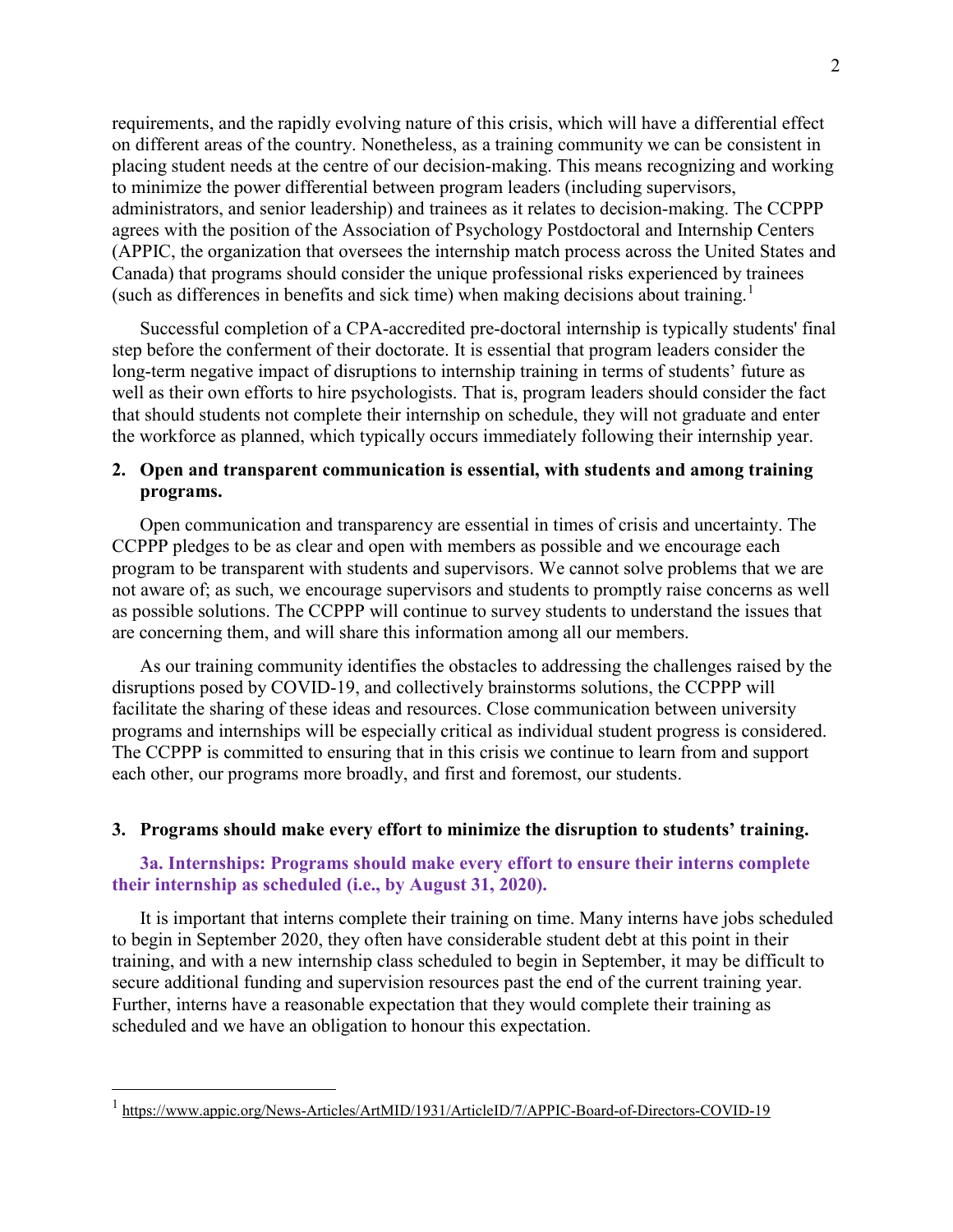That said, we realize this will be more easily achieved for some sites and tracks than others in that some students might be seeking to develop competencies in activities that have been discontinued, or their supervisors might have been redeployed and supervision in these areas is not available. As the Canadian training community considers how to enact this principle, it is our hope that the resulting discussion will help problem-solve how to respond in those situations where meeting this principle will be most challenging.

# **3b. University programs: Programs should make every effort to ensure internship readiness while minimizing disruption to students' advancement through the program (i.e., students who were on track to apply for internship in Fall 2020 should be supported in doing so).**

University programs vary in their practicum requirements and many placements take place in the community, external to the university program. As a result, university programs are limited in their control over decisions made by sites about whether and in what way a practicum opportunity continues at this time. Nevertheless, university programs are the gatekeepers for deciding when students are ready to apply for internship. For some students, the current disruption presents an ideal time to make progress on their research, comprehensives, and other non-clinical activities. For others, research progress may be disrupted (e.g., if in-person data collection is postponed). The more junior a student is in their university program, the more time they have to adapt and "make up" for disruptions in their training experiences prior to applying for and attending internship. In making decisions about students' readiness to apply for internship in the Fall, university programs are encouraged to follow the plan that was in place prior to the disruptions posed by COVID-19 as closely as possible.

## **4. Programs should be flexible and creative in helping students meet their competencies and complete their training as scheduled.**

#### **4a. Internships and internship completion**

The CCPPP encourages programs to be flexible and creative in how they ensure interns gain experience in their core competencies and in evaluating whether they meet the requirements of the internship program. It is likely that interns will not have difficulty meeting requirements that do not necessitate direct service (e.g., ethics and professional development; research and program evaluation). Given the current constraints on face-to-face activities, however, it is likely that their direct service will suffer, particularly in the realm of assessment, which is more difficult to conduct through telepsychology than other aspects of psychological practice. Programs are encouraged to consider alternate ways to ensure interns gain direct service experience, including telepsychology (which can take place via telephone when video options are not available), as well as to consider how interns might provide other direct services, such as virtual consultation to other mental health service providers, staff, families, and the general public as they cope with COVID-19.

In evaluating interns, programs are encouraged to focus on whether they have met their core *competencies* rather than whether they have accumulated sufficient hours. Internship programs will already have processes in place for assessing competency. Supervisors and Directors of Training will need to determine what information they need, and whether they have that information, to make a determination regarding whether program requirements have been met. Although competency determinations may be specific to a rotation, they may also be thought of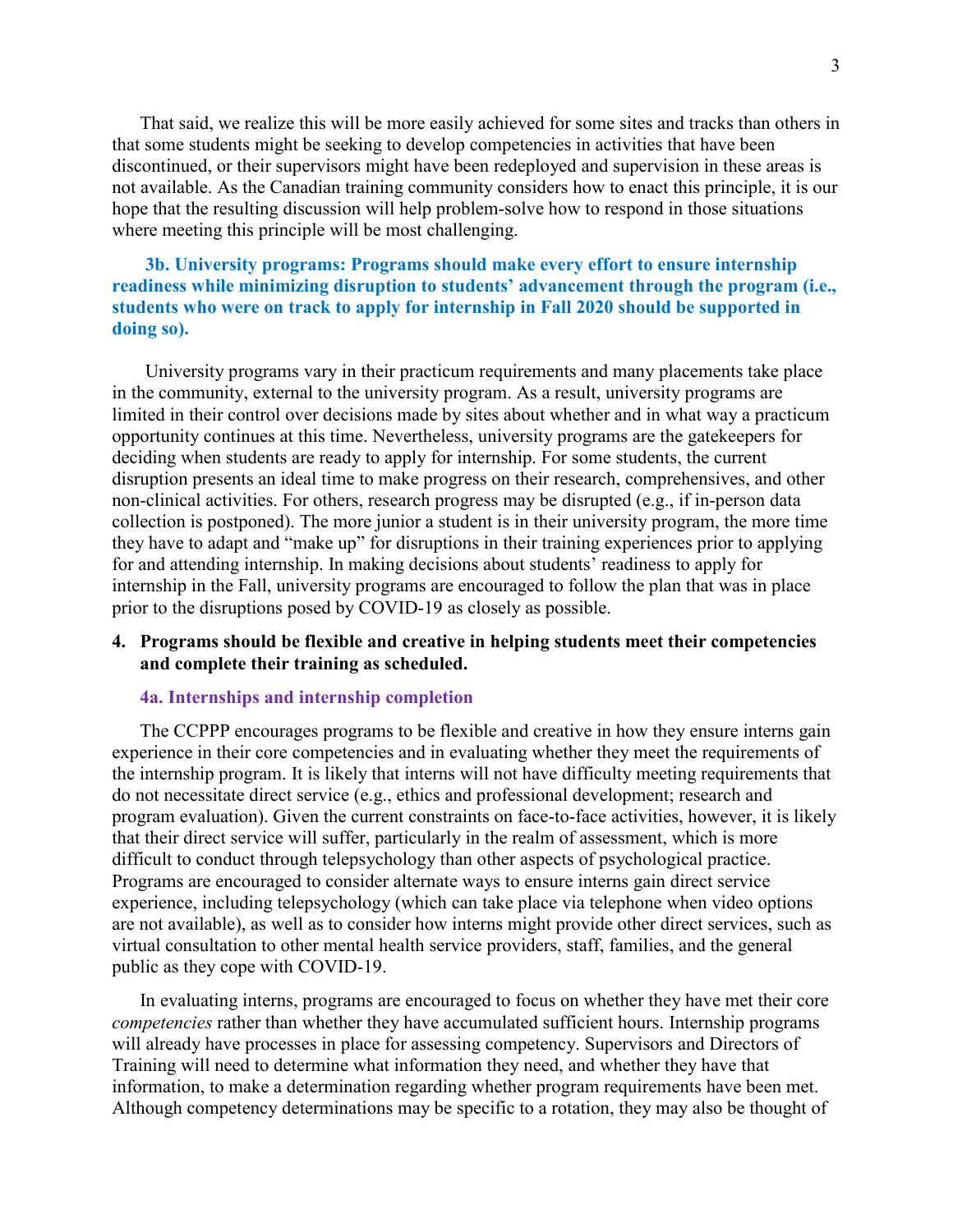holistically across the internship experience. In making decisions about successful internship completion, programs are encouraged to consider whether the intern has sufficient experience and skill to pass their internship without having had all the planned for experiences. The CCPPP encourages internship programs and universities to apply the concept of *substantial equivalence*, namely has the nature, breadth, and depth of supervised training experiences been sufficient to meet the expectations of the internship, even if some aspects have been altered? Has the intern achieved sufficient competency, across their training experience, to be considered to have completed their internship?

A flow chart of how these decisions might proceed is presented in Figure 1 (with internships in purple and university programs in blue). Making final decisions about whether a student has successfully met the requirements of internship is the responsibility of the university programs. Of course, these decisions are strongly influenced by the recommendations of the internship programs. Internship programs are encouraged to clearly and consistently document the nature of the training experiences that interns complete and how these compare to original expectations, thus enabling university programs to make informed decisions. University programs are encouraged to be transparent, flexible in their decision-making, and as consistent as possible across students. University programs are encouraged to think about students' experiences and clinical skills holistically, considering both practicum and internship experiences in making their determinations as to whether students have met the requirements of their degrees. For example, some students enter internship with the minimum practicum training hours permitted, whereas others enter with hours well in excess of requirements. In situations in which internship hours fall short, university programs may wish to consider practicum hours accumulated in excess of those required to enter internship as counting toward their requirements for program completion.

In some instances, the requirements for internship may not be met. This situation is expected to be rare in that, as indicated above, programs should make every effort to avoid this scenario. However, it may be that an intern did not have the foundational skills that were expected at the start of internship, did not progress well through the internship to this point, or simply completed too few hours in a foundational area for the training to be considered substantially equivalent. In these instances, internships and university programs should be in close contact with each other, as well as with the student in question, to problem solve options. These options may include the extension of the internship by a few months, if the intern is able to do so and the internship is able to secure funds and resources for supervision. Alternatively, the internship, university program, and student may work together to identify other training opportunities for the student to complete in order for the internship requirement to be considered successfully completed. By necessity, these will be problem-solved on a case-by-case basis. While these instances are expected to be rare, and every effort should be taken to avoid them, university programs and internships must still remain cognizant of their responsibilities as gatekeepers to the profession.

It is important to note that the CCPPP, university programs, and internships are all independent of regulatory bodies. Although our training community may agree to the principles laid out here, the regulation of our profession occurs in the context of provincial/territorial legislation and bylaws that set boundaries on the flexibility that regulators can exercise. Ultimate decisions about registration/licensure/certification falls under the jurisdiction of the regulators and each province/territory has a unique context for making such decisions. To aid regulatory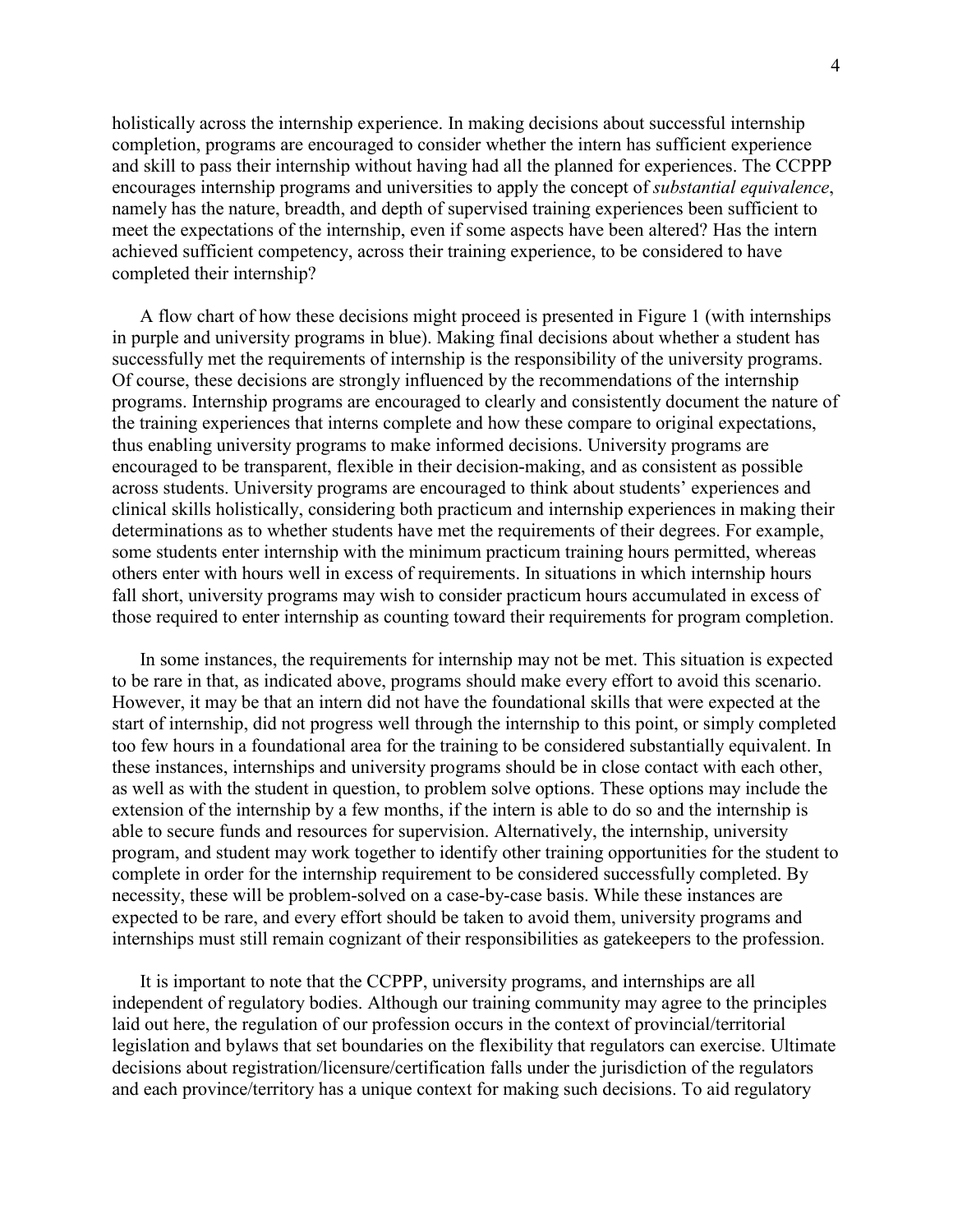bodies, programs should be as transparent and consistent as possible in their decision-making, and decisions should be documented clearly. Regulatory bodies may have their own remedies if they perceive deficiencies (e.g., a provisional license with additional requirements in terms of supervised hours) or they may accept evidence that the totality of training completed is substantially equivalent to their provincial/territorial legal framework and bylaws. Regulatory bodies will make their decisions on a case-by-case basis once they have an application for registration/licensure/certification. They may not be able to make global statements that apply to everyone. That said, it is our understanding that as a whole, the regulatory bodies recognize the extraordinary circumstances of our current situation and will balance the disruptions in training with their legal frameworks and regulatory responsibility to protect the public.

#### **4b. University programs and eligibility to apply for internship**

Similar principles, in terms of emphasizing competencies over hours, apply to university programs' consideration of internship readiness. Eligibility for internship usually requires, at minimum, completion of all requisite coursework, 600 hours of practicum training (including 300 hours of direct client contact and 150 hours of supervision), and approval of the doctoral dissertation proposal. As is the case with students currently completing their internship, it is likely that students on practicum will have their direct client hours impacted by the current restraints on face-to-face activities.

University programs should consider how pressure to apply to internship may influence students' decisions about face-to-face activities, and find ways to satisfy requirements while also protecting students' (as well as patients' and the broader public's) health and safety. For example, students might feel compelled by practicum supervisors, the administration, or other leaders at the site hosting the practicum, their own graduate supervisors, or their own internal pressures to accumulate hours and experiences, to place themselves in situations that necessitate face-to-face contact. University programs are encouraged to work with their practicum sites to consider alternate ways to ensure practicum students gain direct service experience, including telepsychology (which can take place via telephone when video options are not available).

More advanced students, those closest to applying for internship, likely will be the most affected by the current crisis and disruptions in training. As such, the CCPPP encourages university programs to identify students who are most at risk for experiencing these disruptions (i.e., those in the cohort of students planning to apply for internship in Fall 2020) and prioritize them for any supervised telepsychology training opportunities.

Further, as we approach the Fall 2020 application period, university programs and internships are both encouraged to be flexible with practicum requirements. For example, programs might want to consider relaxing their requirements for specific numbers of direct contact and total practicum hours, focus on competencies over accumulated hours, and consider applications more holistically than they might have otherwise. Programs are also encouraged to give more weight to expected hours, those to be accumulated in the period between applying for and beginning internship, than they have done in previous years.